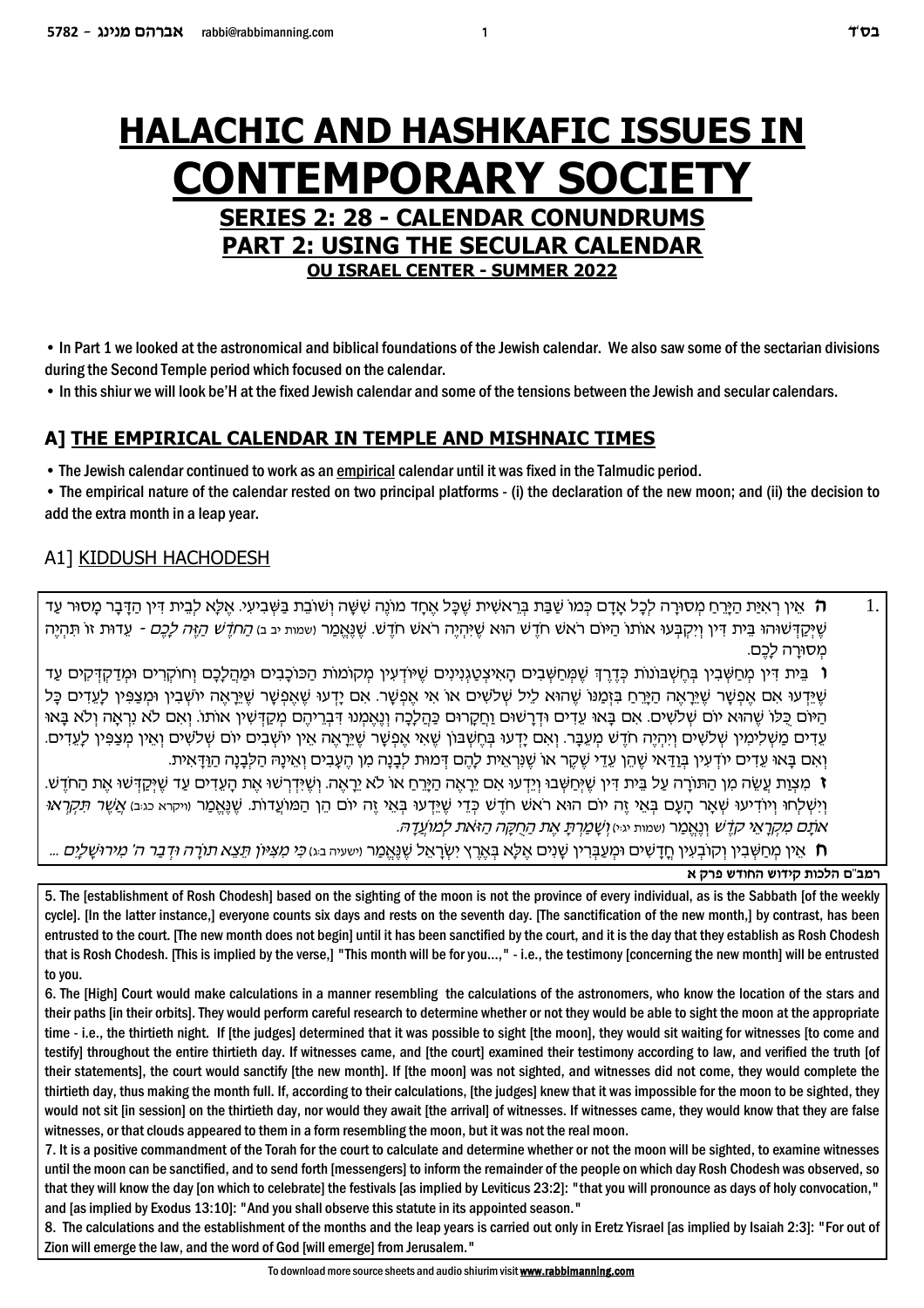$\overline{2}$ . ח ואחר כּדְ אחר שתתקים העדות ראש בית דין אומר 'מקדש' וכל העם עונים אחריו 'מקדש מקדש'. ואין מקדשין את החדש **N** אֵלָּא בִּשְׁלֹשָׁה וְאֵין מְחַשְּׁבִין אֵלָּא בִּשְׁלֹשָׁה וְאֵין מִקַדְּשִׁין אֵלָּא חֹדֵשׁ שֵׁנְרְאֵה בִזְמַנוֹ. וְאֵין מִקַדְּשִׁין אֵלָֹּא בַּיּוֹם וְאִם קִדְּשׁוּהוּ בַּלַיְלַה אֵינוֹ מִקְדָשׁ. .....

רמב"ם הלכות קידוש החודש פרק ב

Afterwards - i.e., after Ithe witnesses'l testimony is substantiated - the head of the court declares. "It has been sanctified." And all the people respond, "It has been sanctified. It has been sanctified. "A minimum of three judges is required to sanctify the new moon. Similarly, the calculations [regarding the moon's position] must be made by three judges. The new moon is sanctified only when it is sighted at its appropriate time. Moreover, the moon is sanctified only during the day. If it was sanctified at night, the sanctification is of no consequence.

# A2] **IBUR HASHANA**

אַ שָׁנָּה מִעֲבֵּרַת הִיא שָׁנָה שֵׁמּוֹסִיפִין בָּה חֹדֵשׁ. וְאֵין מוֹסִיפִין לְעוֹלָם אֵלֶא אֲדָר וְעוֹשִׂין אוֹתָהּ שָׁנָה שְׁנֵי אֲדָרִין אֲדָר רְאשׁוֹן וַאֲדָר 3. שני. ומפני מה מוסיפין חדש זה: מפני זמן האביב כדי שיהא הפסח באותו זמן שנאמר <sub>ודברים טיצ</sub>ו שמו*ר את חדש האביב -*שֶׁיּהְיֶה חֹדֶשׁ זֶה בַּזְמַן הַאֲבִיב. וְלוּלֶא הוֹסָפַת הַחֹדֶשׁ הַזֶּה הַפֶּסַח בַּא פְּעָמִים בִּימוֹת הַחַמַּה וּפְעַמִים בִּימוֹת הַגְּשָׁמִים. ב. על שלשה סימניו מעבריו את השנה. על התקופה ועל האביב ועל פרות האילו. כֵּיצָדִי בֵּית דִּיו מַחַשְּׁבִין וְיוֹדְעִין אִם תְּהְיֶה תַּקוּפַת נִיסֵן בַּשָּׂשָׁה עַשָׂר בַּנִיסֵן אוֹ אַחַר זְמַן זֶה מִעַבְּרִין אוֹתַהּ הַשָּׁנָה. וְיַעֲשׂוּ אוֹתוֹ נִיסֵן אֲדַר שֶׁנִי כָּדֵי שֶׁיּהְיֶה הַפֵּסֶח בַּזְמַן הַאֲבִיב. וְעֲל סִימֵן זֶה סוֹמִכְין וּמִעֲבָּרִין וְאֵין חוֹשָׁשָׁין לִסְימַן אַחֵר.

ג וְכֵן אִם רָאוּ בֵּית דִּין שֶׁעֲדֵיִן לֹא הִגִּיעַ הָאָבִיב אֵלָּא עֲדַיִן אָפֵל הוּא. ולֹא צָמִחוּ פֵרוֹת הָאִילַן שֶׁדַּרְכָּן לִצְמֹחַ בִּזְמַן הַפֵּסַח. סומכין על שני סימנין אלו ומעברין את השנה. ואף על פי שהתקופה קדם לששה עשר בניסן הרי הן מעברין. כדי שיהיה הַאֲבְיב מַצוּי לְהַקְרִיב מְמֵנּוּ עֹמֵר הַתְּנוּפָה בְּשָׁשָּׁה עַשַׂר בְּנִיסֵן. וּכְדֵי שֶׁיִּהְיוּ הַפֵּרוֹת צוֹמְחִין כְּדֵרֶךְ כַּל זְמַן הַאֲבְיב.

רמב"ם הלכות קידוש החודש פרק ד

1. A leap year is a year that includes an additional month. The extra month that is added is always Adar, and thus the year contains two Adarin: the first Adar and the second Adar. Why is this month added? Because of the season of spring, so that Pesach will fall then, as [implied by Deuteronomy 16:1]: "Take heed the month of spring" [This command can be interpreted to mean, "Take heed] that this month falls in the spring season. Were the month lof Adarl not to be added Ifrom time to timel, there are times when Pesach would fall in the summer, and times lwhen it would falll in the rainv season.

2. [An extra month is added,] making the year full, because of three factors: a) the vernal [spring] equinox; b) the ripening [of the barley crop], and c) the blooming of the fruit trees. What is implied? When the court calculates and determines that the vernal equinox will fall on the sixteenth of Nisan or later, the year is made full. The month that would have been Nisan is made the second Adar, and thus Pesach will fall in the spring. This factor [alone] is sufficient for the court to make the year full; other factors need not be considered.

3. Similarly, if the court sees that [the barley crop] has not ripened, but that it is late in sprouting, or that the fruit trees that usually bloom at the time of the Pesach holiday have not bloomed, these two factors are sufficient, and the year is made full, even though the vernal equinox will fall before the sixteenth of Nisan. The reason the year is] made full [because of these factors] is so that there will be [an abundant quantity] of ripened [barley] accessible, so that the wave offering of the omer can be brought from it on the sixteenth of Nisan, and so that the fruits will bloom, as they always do in the spring.

# **B1 THE FIXED CALENDAR**

### **B1] EARLY INDICATIONS**

• The empirical Jewish calendar continued beyond the Churban in 70CE and into the Mishnaic Period<sup>1</sup>.

• Nevertheless, as we saw above, although the Sanhedrin based the calendar on testimony, they also calculated it independently and those calculations often took precedence.

• As the Sanhedrin came under increasing oppression in Eretz Yisrael there was more focus on being able to create a fixed calendar.

 $\overline{4}$ . אמר שמואל: יכילנא לתקוני לכולה גולה. אמר ליה אבא אבוה דרבי שמלאי לשמואל: ידע מר האי מילתא דתניא בסוד העיבור: נולד קודם חצות או נולד אחר חצותי - אמר ליה: לא. - אמר ליה: מדהא לא ידע מר - איכא מילי אחרנייתא דלא ידע מר. כי סליק רבי זירא שלח להו: צריך שיהא לילה ויום מן החדש, וזו שאמר אבא אבוה דרבי שמלאי; מחשבין את תולדתו, נולד קודם חצות - בידוע שנראה סמוך לשקיעת החמה, לא נולד קודם חצות - בידוע שלא נראה סמוך לשקיעת החמה.

ראש השנה כ

Shmuel (early 3C Bayel) claimed to be able to calculate the entire calendar without the need for witness testimony. However, as can be seen from this example, issues concerning the fixing of the new moon are extremely complex!

Mishna Rosh Hashana recounts a number of stories concerning the Tannaim and their acceptance of testimony concerning the new moon.  $\mathbf{1}$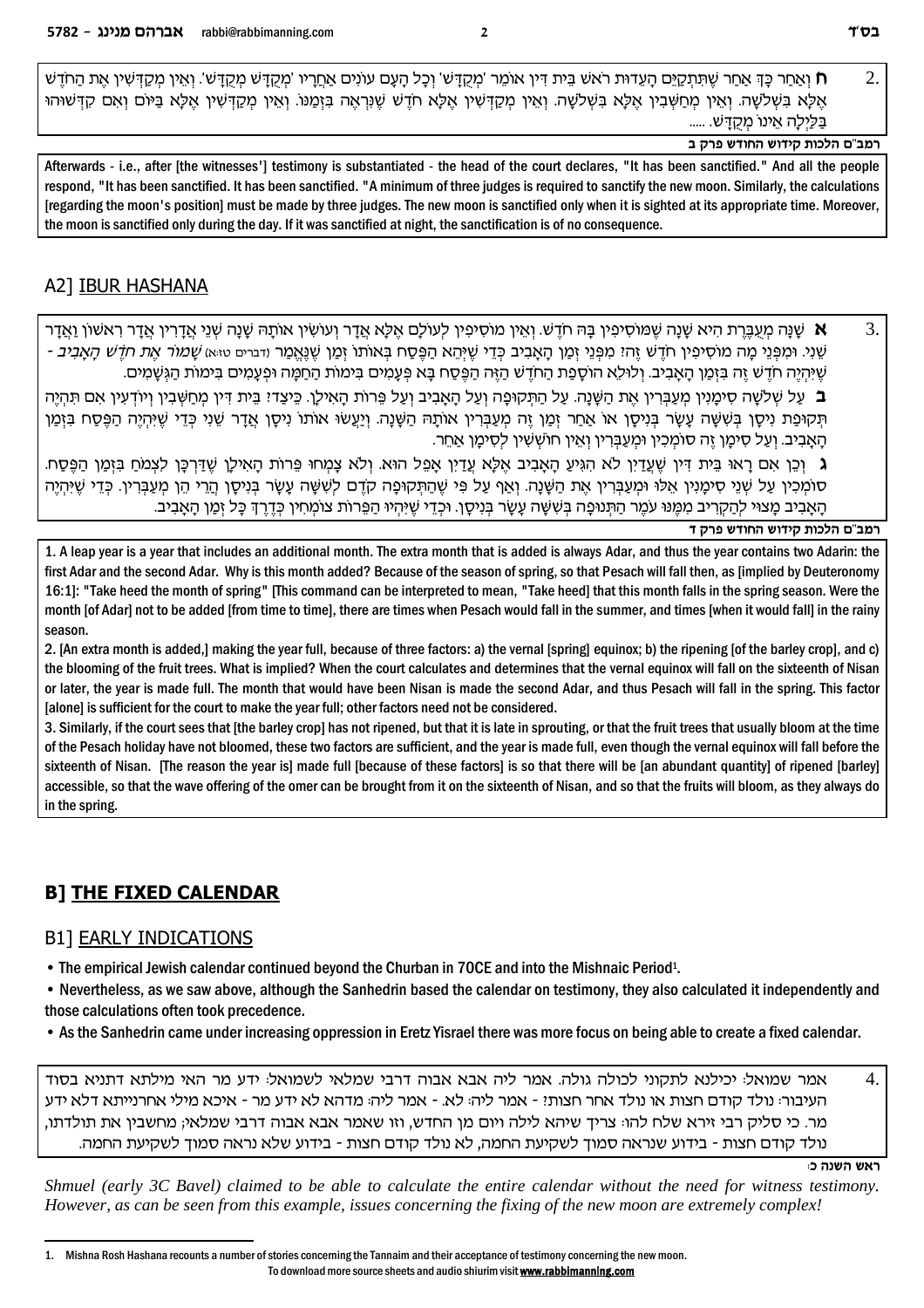*Here, the rabbis are discussing the timing of the molad - that point in the month when the new moon occurs. R. Zeira proposes that: (i) that the day of the molad must contain a full night and day i.e. 24 hour period; and (ii) if the molad occurs on or before noon, the new moon 'must appear by sunset'.<sup>2</sup>*

... **מתני**' כיצדי חל להיות בשני כפרים ועיירות גדולות קורין בו ביום ....

גמ' ..... א"ר יוסה לית כאן 'חל להיות בשני' ולית כאן 'חל להיות בשבת'. חל להיות בשני צומא רבא בחד בשובא, חל להיות בשבת צומא רבא בערובתא.

**a dkld ` wxt dlibn zkqn inlyexi cenlz**

*Rabbi Yosa (4C Eretz Yisrael) already had certain fixed rules that Purim could not fall on a Monday or Shabbat so as to prevent Yom Kippur falling on Sunday or Friday<sup>3</sup> .*

סיי סימון מפקד לאילין דמחשבין - יהבון דעתכון דלא תעבדין לא תקיעתה בשבת ולא ערבתא בשבתא. ואין אדחקון עבדון - 6. תקיעתה ולא תעבדון ערבתא. (**קרנן העדה: – ...**. מוטב לקנוע ר"ה נשנת מלקנוע יום ערנה נשנת. דתקיעות אפשר לקיים ני"ט שני. א"נ תקיעה דאורייתא ולא לריך חיזוק, ערבה דברי קבלה ולריכא חיזוק.)

**` dkld c wxt dkeq zkqn inlyexi cenlz**

*Rabbi Simon instructed those calculating the calendar to ensure that Rosh Hashana should preferably not fall on Shabbat and Hoshana Rabba should never fall on Shabbat.*

- אמר ליה רב ספרא לרבי אבא<sub>'</sub> כגון אנו דידעינו בקביעא דירחא ביישוב לא עבידנא - מפני שינוי המחלוקת. במדבר מאי*ו* -. אמר ליה, הכי אמר רב אמי: ביישוב - אסור, במדבר - מותר

#### **פסחים נא**

*Rav Safra (early 4C Bavel) asked his Rav, Rabbi Abba, what to do about 2nd day Yom Tov<sup>4</sup> in chu'l since they actually knew how to calculate the calendar and which day would be Chag! His answer was that they needed to keep second day Yom Tov in a Jewish community, but not if they stayed outside a community.* 

והשתא דידעינן בקביעא דירחא מאי טעמא עבדינן תרי יומי? - משום דשלחו מתם: הזהרו במנהג אבותיכם בידיכם, זמנין  $8.$ דגזרו שמדא ואתי לאקלקולי (רש"י – שלא יתעסקו בתורה, וישתכח סוד העיבור מכם ותעבדו נמי חד יומא ואתי לקלקולי ולעשות חסר מלא ומלא חסר, ותאכלו חמץ בפסח.)

**:כ**יצה ד

*Later<sup>5</sup> , the Rabbis issues a fixed decree to keep 2nd day Yom Tov everywhere in chu'l, even though there was some kind of fixed calendar, in case local decrees against Jewish practice caused the calendar to be lost.*

### B2] THE TRADITIONAL VIEW ON THE FIXED CALENDAR

• R. Avraham bar Chiya in Sefer ha-Ibbur (1123CE) states that in 992CE R. Hai Gaon<sup>6</sup> claimed that the calendar was created in Eretz Yisrael under the leadership of Hillel II in 358/9CE.

.9 ומאימתי התחילו כל ישראל לחשב בחשבון זה! מסוף חכמי תלמוד בעת שחרבה ארץ ישראל ולא נשאר שם בית דין קבוע. . אבל בימי חכמי משנה וכן בימי חכמי תלמוד עד ימי אביי ורבא על קביעת ארץ ישראל היו סומכין

**b dkld d wxt ycegd yeciw zekld m"anx**

 *The Rambam dates the fixed calendar to the time of Abaye and Rava, when the Sanhedrin was abolished. 7*

<sup>2.</sup> This is one of the sources which is quoted concerning the possible location of the Halachic Date Line. The Ba'al Hameor, and the Kuzari, as understood by the Chazon Ish (Kuntres Yud Chet Sha'ot), learn that R. Zeira is stating the following: the molad must appear such that there will be a full 24 hour period of night and day immediately afterwards. Further, the latest that the molad can appear is a time which will be just before sunset somewhere in the world. This will be 12 noon in Jerusalem. Thus Jerusalem is 18 hours ahead of the latest sunset in the world. This means that the HDL, according to the Ba'al Hameor, is 270° West (i.e. 90° East) of Jerusalem i.e. 125° 14'E. This line runs through Siberia, North Korea, the eastern Philippines, Indonesia and Western Australia. Consequently, Siberia, Western Australia, Japan and New Zealand are on the eastern side of the HDL and will therefore be a day behind. They will be required to keep Shabbat on Sunday. For detailed shiurim on the Halachic Date Line see https://rabbimanning.com/index.php/audio-shiurim/cji/.

<sup>3.</sup> The months of the calendar between Adar and Tishrei are predictable yearly (Cheshvan and Kislev are the variable months) so if one knows the date of Purim, this will predict the date of Yom Kippur. This indicated a strong element of fixing of the calendar by that time

<sup>4.</sup> This was before the fixed decree for all Jews in chu'l to keep second day Yom Tov - see below.

<sup>5.</sup> The expression 'mzn egly' is always attributed to R' Elazar ben Pedat (Sanhedrin 17b) who was a second generation Amora - student of R' Yochanan - and lived in Eretz Yisrael in the late 3C. As such, it seems that the statement to follow שמנהג אבותינו which came from Eretz Yisrael in the 3C was later applied by Chazal in the Gemara (5C) to the need to keep Yom Tov Sheni. It seems from the statement itself אוים דשלחו מתם: הזהרו במנהג אבותיכם בידיכם. זמניו דגזרו שמדא ואתי לאסלקולי Yom Tov Sheni. It seems from the statement itself > למשום דשלחו מתום: הזהרו במנהג אבותיכם בידיכם part (in Hebrew) came from R' Elazar b. Pedat in Eretz Yisrael. The second part (starting ... ) (in Aramaic) is the application of this by Chazal to Yom Tov Sheni.

<sup>6.</sup> We do not have a copy of R. Hai Gaon's cited work and the earliest confirmed existence of our calendar dates to the 12th century.

<sup>7.</sup> The dating of the abolition of the Sanhedrin is often connected to the traditional date for the fixing of the calendar - 358 CE. However, in the introduction to the Mishne Torah, the To download more source sheets and audio shiurim visit **www.rabbimanning.com**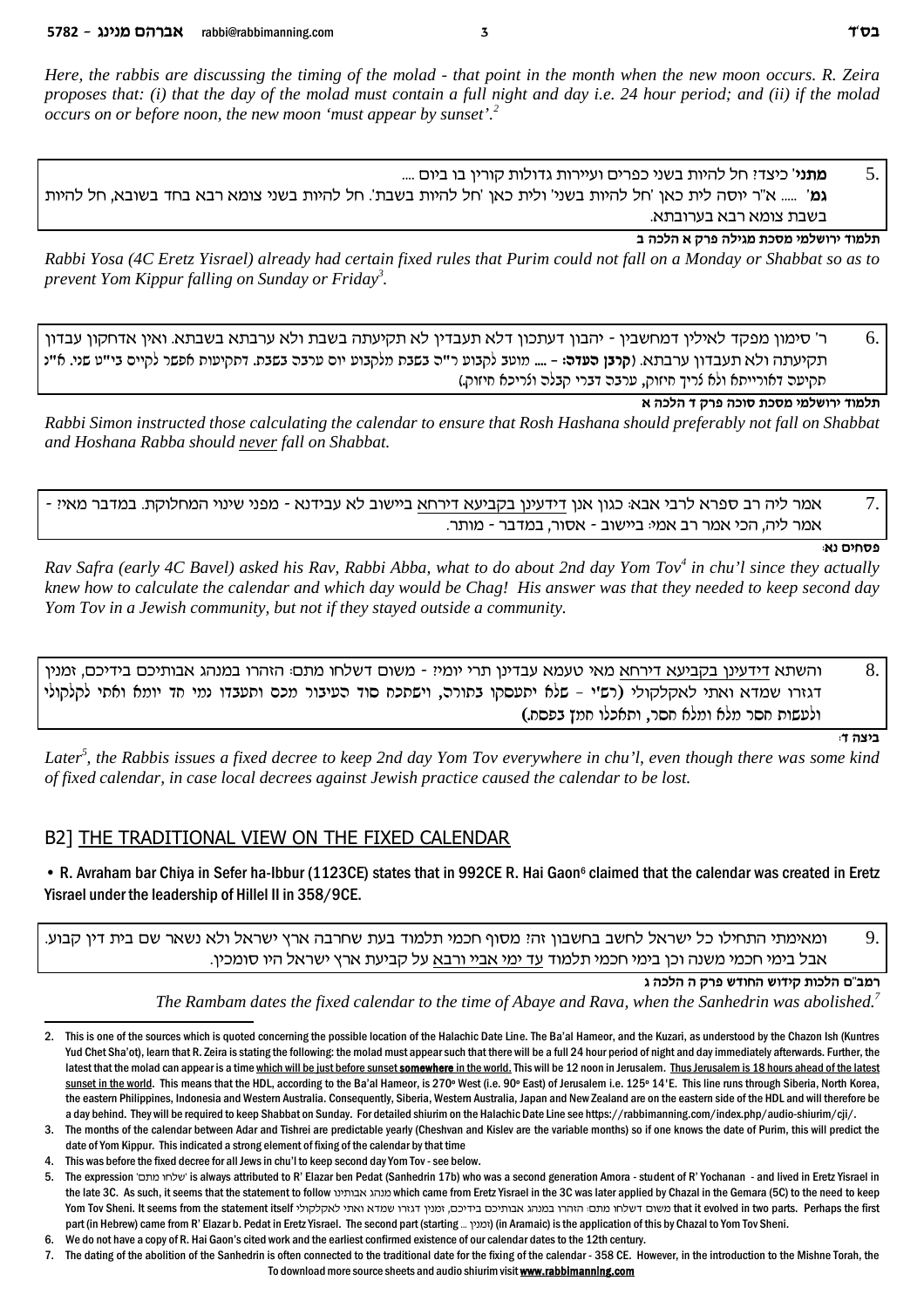10. .... ולכו בטלה הראייה אצלנו היום בהעדר בית דיו הגדול כמו שבטלה הקרבת הקרבנות בהעדר המקדש. .... וזה שהיותנו היום בחוצה לארץ מונים במלאכת העבור שבידינו ואומרים שזה היום ראש חדש וזה היום יום טוב לא מפני חשבוננו נקבעהו יום טוב בשום פנים אלא מפני שבית דין (הגדול) שבארץ ישראל (כבר) קבעוהו זה היום ראש חודש או יום טוב. ומפני אמרם שזה היום ראש חדש או יום טוב יהיה ראש חדש או יום טוב, בין שהיתה פעולתם זאת בחשבון או בראיה.

ספר המצוות לרמב"ם מצות עשה קנג

In the Sefer Hamitzvot the Rambam appears<sup>8</sup> to learn that our fixed calendar today is due to the original fixing of the calendar in the final days of the Sanhedrin.

- However this is NOT the only Rabbinic tradition and it is not clear precisely when the calendar emerged<sup>9</sup>.
- It is possible that the 4C Amoraim were in fact working with some form of fixed calendar.

### C] KEY FEATURES OF THE FIXED CALENDAR

| THE MOLAD:                   | • The traditional length of each month is 29d 12h 793p (chalakim)<br>. These are calculated from very the first molad - the conjunction of the sun and moon at the creation of the<br>world on 1 Tishrei year 1 (see below).<br>• Each molad is 1d 12h 793p ahead of the next (ie 4 weeks plus this difference).<br>• There are 7 leap years in every 19 year cycle (machzor) - 3, 6, 8, 11, 14, 17, 19.<br>• One can work out if it is a leap year by dividing the year by 19 and finding the remainder. $5782/19 = 304$<br>r. 6. This year is 6 in the machzor and IS a leap year.                                                                                                                           |  |  |  |  |  |
|------------------------------|----------------------------------------------------------------------------------------------------------------------------------------------------------------------------------------------------------------------------------------------------------------------------------------------------------------------------------------------------------------------------------------------------------------------------------------------------------------------------------------------------------------------------------------------------------------------------------------------------------------------------------------------------------------------------------------------------------------|--|--|--|--|--|
| <b>COMMON/LEAP YEARS:</b>    |                                                                                                                                                                                                                                                                                                                                                                                                                                                                                                                                                                                                                                                                                                                |  |  |  |  |  |
| ROSH HASHANA <sup>10</sup> : | • Cannot fall on Sunday, Wednesday or Friday. <sup>11</sup>                                                                                                                                                                                                                                                                                                                                                                                                                                                                                                                                                                                                                                                    |  |  |  |  |  |
| <b>LENGTH OF YEAR:</b>       | • There are 6 possibilities for the length of the year:<br>354 days - 12 months with alternative 29 and 30 day months<br>353 days - 12 months with alternative 29 and 30 day months but 29 days in Kislev instead of 30<br>355 days - 12 months with alternative 29 and 30 day months but 30 days in Cheshvan instead of 29<br>384 days - 12 months with alternative 29 and 30 day months PLUS an additional Adar of 30 days<br>383 days - 12 months with alternative 29 and 30 day months but 29 days in Kislev instead of 30 PLUS<br>an additional Adar of 30 days<br>385 days - 12 months with alternative 29 and 30 day months but 30 days in Cheshvan instead of 29<br>PLUS an additional Adar of 30 days |  |  |  |  |  |

Rambam dates Rabbi Yochanan and the Talmud Yerushalmi at 300 years after the Churban (ie around 370 CE). Abaye and Rava were around 70 years after this - c. 440 CE, which is a little later than R. Hai Gaon's date. Astronomical evidence concerning the dating of the spring equinox may point more towards the 358 CE date, but this is open to interpretation. See Sacha Stern - *Calendar and Community*, 2001, OUP, pp197-200 who concludes that "any date between the fourth and eighth centuries could equally be considered" as a starting date for the calendar. See also The Beginning of the Jewish Calendar. Bernard Dickman, Hakira 8 (2009) p223 - available at https://hakirah.org/Vol%208%20Dickman.pdf n.4. Curiously, we have no other evidence of the existence of Hillel II; he is not mentioned in the Gemara or later writings of the Geonim which discuss the calendar.

The words hagadol and kvarappear in many texts of the Sefer Hamitzvot, but are omitted by Rav Kapach in his version. See R. Chaim Heller's Sefer Hamitzvot, Mitzva 153 n. 13. 8. Rabbi Heller includes them although in Ramban's text of Sefer Hamitzvot both of these words are also lacking. Some suggest (see Shu't Avnei Nezer OC 310-311) that since according to R. Heller's reading, smicha is necessary for the sanctification of the moon, the Rambam's position is that the whole world today grants a temporary smicha to a regular Beit Din in Eretz Yisrael for the sole purpose of sanctifying the month. Such an agreement to confer a full-fledged smicha can be found in Rambam Sanhedrin 4:11-12.

Some external evidence casts doubt on this date. For instance, there are number of documents and tombstones that reference dates that would have not been possible if our current fixed calendar was in place at that time. See The Beginning of the Jewish Calendar p228. Another way to calculate the possible start date of our calendar is to work out the drift of the current calendar against the astronomical date. On average, every Jewish year is longer than the actual solar year by 6 minutes and 39 seconds. On that basis, the Jewish calendar (with all its adjustments) is inaccurate by around 1 day in 216 years. The current Jewish calendar drift relative to the vernal equinox is around 5.5 days according to some calculations, setting the start date of the calendar at around 829CE. According to other calculations, the drift is 7.2 days, giving a start date of around 458 CE. Stern also brings evidence from the Exilarch Letter of 835CE (discovered in the Cairo Genieza) which was written by Babylonian Exilarch David b. Yehuda and sets Pesach that year on a Tuesday. According to our fixed calendar, Pesach should have fallen that year on a Thursday and Stern brings this as evidence that the calendar was not yet fully fixed at that time. Another interesting and unusual book on the topic is Sod Halburby Richard K. Fiedler (2014). It is not an academic work, but puts forward an argument that the calendar was effectively fixed MUCH earlier - during the time of the First Temple, and certainly by Ezra. Using mathematical data concerning the molad, he points out that the molad can veer as much as 3 days from the calendrical date of Rosh Chodesh. His thesis links many important milestones in the history of the calendar - (i) the famous dispute between Rabban Gamliel and R. Yehoshua concerning the new moon (Mishna Rosh Hashana Chap 2); (ii) the year 358CE which is often given as the fixing of the calendar (which he disputes); (iii) the year 835CE of the Exilarch Letter; and (iv) the dispute concerning the calendar in 922CE between R. Saadia Gaon in Bavel and R. Aharon b. Meir, the Nasi in Eretz Yisrael.

<sup>10.</sup> There are a number of other *dechivot* (postponements) which push Rosh Hashana to the following day: (i) If the Molad Tishrei occurs at noon (18h) or later; (ii) If the Molad Tishrei of a common year falls on Tuesday later than 204 chalakim after 3am - ie 3d 9h 204p; and (iii) If the Molad Tishrei of a leap year falls on Monday later than 589 chalakim after 9am ie 2d 15h 589n

<sup>11.</sup> This is to ensure that Yom Kippur never falls on a Sunday or Friday and Hoshana Rabba never falls on a Shabbat.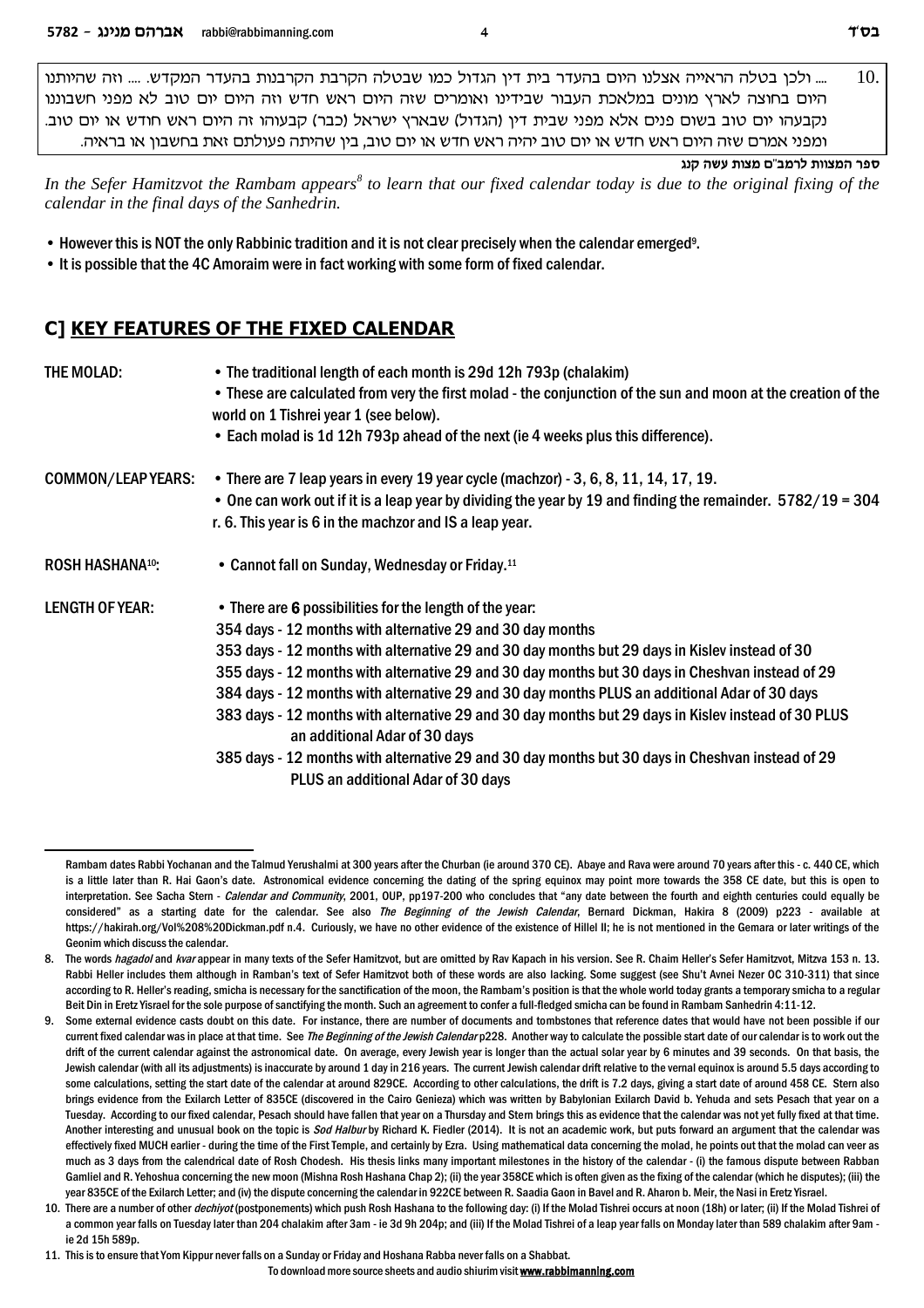| 353/383 = DEFECTIVE YEAR (Chasera) |     |  |  |  |
|------------------------------------|-----|--|--|--|
| $354/384$ = REGULAR YEAR (Kesidra) | = כ |  |  |  |

355/385 = EXCESSIVE YEAR (Shelema) = **y**

DAY OF ROSH HASHANA/PESACH: • In a Defective Common Year Pesach falls **1** weekday after RH

- In a Regular Common Year Pesach falls **2** weekdays after RH
	- In an Excessive Common Year Pesach falls **3** weekdays after RH
- In a Defective Leap Year Pesach falls **3** weekdays after RH
- In a Regular Leap Year Pesach falls **4** weekdays after RH
- In an Excessive Leap Year Pesach falls **5** weekdays after RH

- CODING THE YEARS: Each year in the 19 year cycle is given a 3 letter code
	- FIRST LETTER = weekday of RH
	- SECOND LETTER = **g** or **k** or **y** for the length of year
	- THIRD LETTER = weekday of first day Pesach

| קביעות<br><b>KEBIOTH</b><br><b>YEAR</b><br><b>TYPES</b> | <b>COMMON</b><br><b>YEARS</b>                                 | А<br>בחג | в<br>זחא | C<br>גכה  | D<br>הכז | E<br>בשה | F<br>השא | G<br>ושג |
|---------------------------------------------------------|---------------------------------------------------------------|----------|----------|-----------|----------|----------|----------|----------|
|                                                         | <b>LEAP YEARS</b><br><b>EMBOLISTIC</b><br><b>INTERCALATED</b> | н<br>בחה | החא      | e.<br>זחג | K<br>גכז | כשו      | м<br>השג | N<br>ושה |

• This year (5782) is **f** $\bigcup$  (K in the list above)

### **D] THE JEWISH YEAR COUNT**

• As we all know (or think we know) the current Jewish year is 5782. But there have been many other ways of traditional Jewish year numbering, and even the number 5782 is more complicated that it seems!

.11 \_ כָּבַר אַמַרנוּ שֶׁאֲלוּ הַדְּרַכִּים שָׁאֲנוּ מִבָּאֲרים בַּהֲלָכוֹת אֲלוּ אֵינַן אֲלָא לְחֲשָׁבּוֹן רְאַיַּת הַיַּרַח בְּלַבֵד. לְפִיכֵּדְּ עַשְׂינוּ הַעָּקֶר שַׁמַּמֵּנוּ **מַתְחִילִין לְעוֹלָם לְחֶשְׁבּוֹן זֶה מִתְּחִלַּת לֵיל חֲמִישִׁי שֶׁיּוֹמוֹ יוֹם שְׁלִישִׁי לְחֹדֶשׁ נִיסֶן מִשָּׁנָה זוֹ שֶׁהִיא <b>שְׁנַת י"ז מִמַּחֲזוֹר ר"ס**. שֶׁהִיא Ep`¨W¤ `id¦ Ÿefe§ .ip¦W¥ zi¦A© oA©x§gªl§ s¤l`¤e§ h''w zp©W§ `id¦ W¤ .zŸexh¨X§ ©l s¤l`¤e§ h''tz zp©W§ `id¦ W¤ .dx¨iv¦ i§©l mi¦R©l§ `© zr©A©x§`©e§ **g''lwzz** zp©W§ .קוֹראים אוֹתה שנת העקר בחשבון זה

**ומב"ם הלכות קידוש החודש פרק יא הלכה טז** *The Rambam includes a number of year dates in his Mishne Torah which fix the points at which he was writing the relevant halachot. Here, he writes the date in three different ways: 4938 since Creation; 1489 for minyan shetarot; and 1109 since the Churban. In secular dating, this is 1178 CE.*

### D1] ANNO MUNDI - THE 'YEAR OF THE WORLD'

• This is now the standard system of Jewish dating (and one of the two official dating systems in the State of Israel.)

- It has been in standard use since the early Middle Ages.<sup>12</sup>
- It takes two forms (לפ'ג) with the thousands ה'תשפב and (לפרט קטן (לפ'ק) and (פרט קטן לפרט קטן without the thousands -

• It is based on the calculation of Seder Olam Rabba<sup>13</sup>. This charts the dates back to the creation of Adam which was 1 Tishrei in Year AM 2<sup>14 15</sup>.

<sup>12.</sup> As the center of Jewish life moved from Babylonia to Europe during the 8th and 9th centuries CE, calculations from the Seleucid era became less relevant. Over those centuries, it was replaced by that of the Anno Mundi era of the Seder Olam. From the 11th century, Anno Mundi dating became dominant throughout most of the world's Jewish communities. 13. Attributed to R. Yose bar Chalafta in around 160 CE.

<sup>14.</sup> According to this, the creation of the universe began on 25 Elul Year AM 1. Year 1 is therefore a virtual year (*shnat tohu*) which began on the *molad tohu* - 5h 204p on 1 Tishrei AM1. This is equivalent to 7 October 3761 BCE in the proleptic Julian calendar (ie the Julian calendar extended back before 8 CE when it was established). The Byzantine Church also used a system of Anno Mundi which placed the creation much earlier - around 5509 BCE. A large part of this discrepancy is due to the ages of the generations from Shem through to Terach (Bereishit Chap 11) being much older in the Septuagint than in the Tanach and the Vulgate. The LXX generally has them giving birth 100 years later and this is also recorded by Josephus in his Antiquities. See https://en.wikipedia.org/wiki/Genealogies\_of\_Genesis for a comparison of genealogies in Tanach vs the Samaritan Pentateuch and the LXX. The Byzantine Anno Mundi era was the official calendar of the Eastern Orthodox Church until 1728 and was used as the civil calendar by the Byzantine Empire from until 1453 and by Russia until 1700.

<sup>15.</sup> In fact, this was originally the custom of Eretz Yisrael. In Bavel the custom was to date the year from the creation of Adam as Year 1 (not 2). As such, the Bavli dates states that the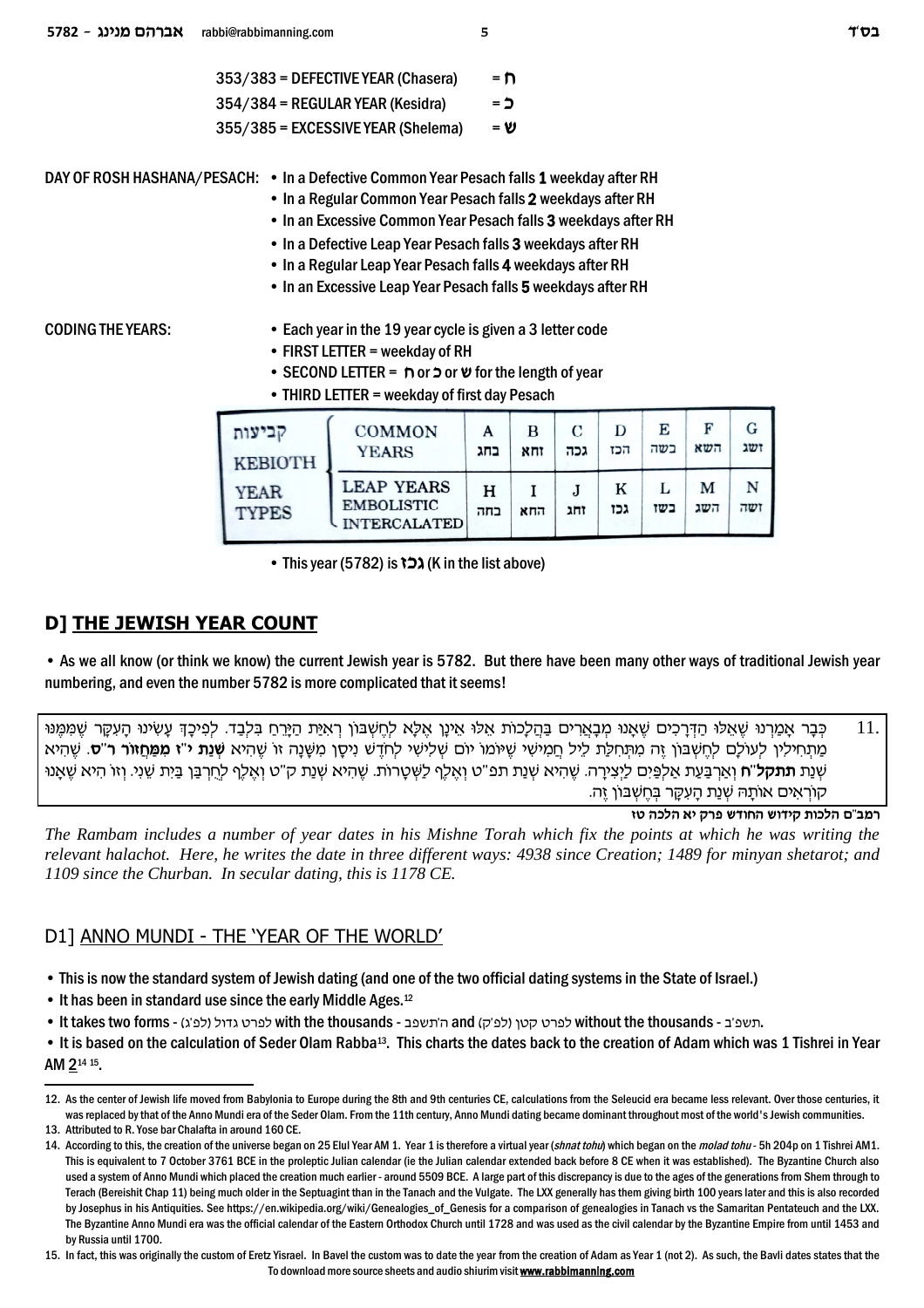תנא דבי אליהוּ ששת אלפים שנה הוי העולם, שני אלפים תוהו, שני אלפים תורה, שני אלפים ימות המשיח ...... אמר רב 12. פפא: אי טעי תנא ולא ידע פרטיה כמה הוי, לישייליה לספרא כמה כתיב וניטפי עלייהו ארבעין ותמני, ומשכח ליה לחומריה .... (00) ..... במתניתא תנא: אחר ארבעת אלפים ומאתים ושלשים ואחת שנה לבריאת עולם, אם יאמר לך אדם קח לך שדה שוה אלף דינרים בדינר אחד - אל תקח! (רש"י – שהיא קץ הגאולה ותקבץ להר הקודש לנחלת אבותיך ולמה תפסיד הדינר?)

#### ע<del>בודה זרה</del> ט

The Gemara discusses 'conversion' between the AM system and Minyan Shetarot (see below)<sup>16</sup>

### D2] ANNO GRAECORUM - MINYAN SHETAROT - THE 'YEAR OF DOCUMENTS'

13. אמר רב נחמן: בגולה אין מונין אלא למלכי יונים בלבד.

צ<del>בודה זרה</del> כ

Chazal state that the preferred system for dating in chu'l is the count of the Greeks.

• This system of dating starts from Seleucus I Nicator's re-conquest of Babylon in 312/11 BCE, considered by Seleucus and his court to mark the founding of the Seleucid Empire<sup>17</sup>.

• According to Jewish tradition, it was started during the sixth year of Alexander's reign<sup>18</sup>.

• Minyan Shetarot was used until the Middle Ages<sup>19</sup>. Yemenite Jews used it up to modern times when they left Yemen for Israel.

אמר עולא: מפני מה תקינו מלכות בגיטין? משום שלום מלכות. 14.

#### גיטיו פ.

Gittin were often dated by reference to the reign of the local king to preserve good relationships with the government.

מפני מה תקנו מלכות בגיטין - וא"ת וכא אמרינן בפ"ק דמסכת ע"ז (י) ובגולה אין מונין אלא למלכות יון בלבד, אלמא לא 15. חיישינן לשלום מלכות. ואור"י דדוקא בגיטין יש לחוש לשלום מלכות שמקפידין לפי שהוא דבר גדול שמפרידין איש מאשתו.

#### תוספות גיטין פ.

Tosafot explain that this applied only to divorce documents. Other documents used the Minyan Shetarot.

### D3] COUNTING FROM YETZIAT MITZRAYIM

וַיְהֵי בְשְׁמוֹנֵים שָׁנֵה וְאַרְבֵּע מֵאָוֹת שָׁנֵה לִצֵאת בְּנֵי־יִשְׂרַאֱל מֵאֱרֶץ־מִצְרַיִם בַּשָּׁנָה הַרְבִיעִית בְּחֹדֵשׁ זוּ הוּא הַחֹדֵשׁ הַשֶּׁנִי לִמְלֹךְ 16. שלמה על־יִשְׂרָאֵל וַיְּבֶן הַבַּיֻת לַהְ<sup>יָ</sup>.

#### מלכים א ו<sub>'</sub>א

The Tanach itself counts the years from the Exodus.

ממאי דלמלכות יונים מנינן? דלמא ליציאת מצרים מנינן, ושבקיה לאלפא קמא ונקטיה אלפא בתרא! 17.

#### עבודה זרה י.

Chazal also note that the beginning of the Minyan Shetarot is exactly 1000 years from the Exodus. So anyone who is dating a document using the Minyan Shetarot may be dating from Yetziat Mitzrayim<sup>20</sup>, but just leaving off the thousand!

18. In the last two weeks we presented Seder Olam Rabbah and its chronology. We showed how its approach to texts and history reveals a consistent methodology, if it does not match conventional dating. With all that we mentioned above, there still must be a reason why Seder Olam skipped so much. While it is a minimalist work, there still should be justification for this course of action. Several suggestions are given, and we will present two that seem to be the most compelling. .....

20. This would mean using the Nissan version of Minyan Shetarot.

churban was in 3829 although the Eretz Yisrael system called that 3830. Both these are 70CE. Eventually, the Eretz Yisrael system became dominant, which means that we often have to add one year on to dates mentioned in the Bavli.

<sup>16.</sup> It also discusses dating systems using the Shemita and Yovel cycles.

<sup>17.</sup> Confusingly, there were also two different variations of the Seleucid years - one where the year started in Nissan and another where it starts in Tishrei. The Jewish calendar used the Tishrei variant but the differences in the beginning of the year means that dates differ by one if they fall between spring and autumn. For instance, 1 Maccabees generally uses the Tishrei version (see 1 Maccabees 6:20, 1 Maccabees 7:1, 9:3, 10:1). However, 2 Maccabees exclusively uses the Nisan version!

<sup>18.</sup> This may be a reference to Alexander the Great's infant son, Alexander IV of Macedon.

<sup>19.</sup> It fell into disuse among most Jewish communities following R. David ben Zimra's cancellation of the practice when he served as Chief Rabbi of Egypt in the 16th century.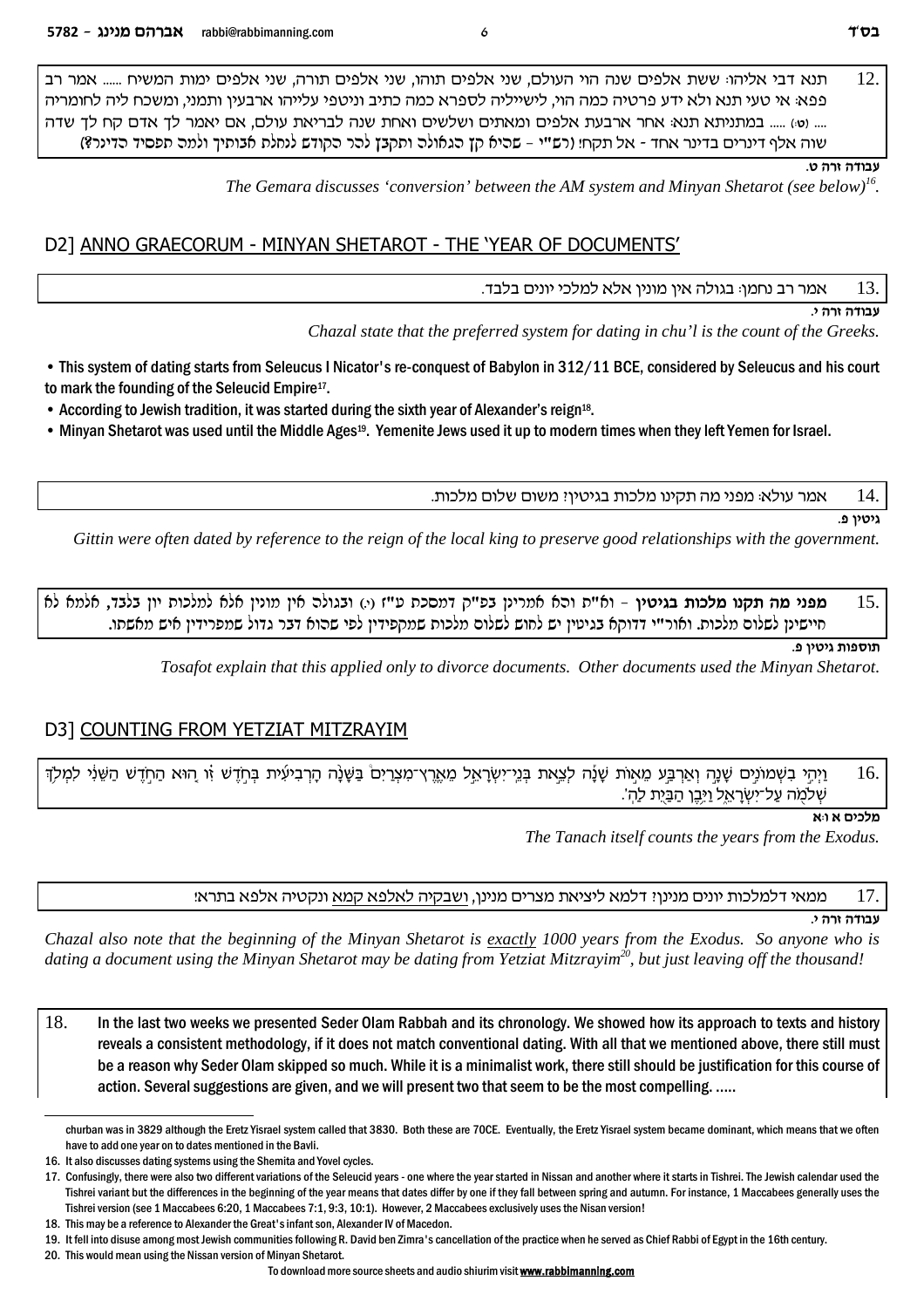The first answer has to do with Minyan Shetarot, also known as the Seleucid era or the *Anno Graecorum* ("Greek year"). This is the dating system that Jews accepted in the latter half of the Second Temple period. This count began in what we today refer to as 312 BCE. During this year was fought the Battle of Gaza, leading to Seleucus's successful conquering of Babylonia. The Greeks decided that this year would be "Year One." Along with the Seleucid Empire and other Hellenistic civilizations, the Jews adopted the system. Throughout the Talmud there is evidence of documents being dated with respect to this year.

At first glance the year 312 BCE is not especially significant for Jewish history. The Vilna Gaon points out, though, that as per the Seder Olam calculation, 313 BCE (the effective "Year Zero") is found to be exactly 1,000 years after Yetziat Mitzrayim (2448)! Because of Seder Olam, the Seleucid year was effectively sanctified. A document dated with this count to the 45th year, for example, suddenly became synonymous with 1,045 years since Yetziat Mitzrayim. Support for this can be found in the line at the end of Seder Olam, 'UVeGolah Kotevin BiShtarot LeMinyan Yevanim Alfa' - 'and in the exile they write on Shetarot of the Greek count (Minyan Shetarot) - One Thousand'

**http://sabbahillel.blogspot.co.il/2015/05/rabbi-leibtag-shiurim-hebrew-calendar.html<sup>21</sup>**

• According to this suggestion, the perplexing issue of the missing years<sup>22</sup> in the Jewish calendar may be linked to the 'sanctification' of Minyan Shetarot.

• R. Ya'akov Meidan dates his source sheets from Yetziat Mitzrayim!

### D4] COUNTING FROM THE CHURBAN

• As we saw in the Rambam above, it was also common to date from the destruction of the Second Temple.

### **E] IS IT PERMITTED TO USE THE SECULAR CALENDAR?**

• Is it permitted to say that today is Wednesday June 15 2022 or 6/15/2022? What could be the issues?

- Wednesday is based on the name of a pagan god. It also prevents numbering the day of the week to reference Shabbat.
- June is the name of a Roman God.
- Numbering June as the 6th month may be a breach of the mitzva to number the months from Nissan.
- The year 2022 is (at least in theory) counted from the birth of Jesus!

### E1] REFERENCING AVODA ZARA

.ובכל אשר־אמרתי אליכם תשמרו ושׄם אלהים אחרים ׁלא תזכורו לא ישמע על־פּידּµ [19]

**שמות כג:יג** 

*The Torah includes a mitzva not to mention the names of any pagan god.*

דתניא: ושם אלהים אחרים לא תזכירו - שלא יאמר אדם לחבירו שמור לי בצד עבודה זרה פלונית  $20. \,$ 

#### **:סנהדריו סג**

*Chazal state that one may not even use the name of avoda zara as a landmark since it is using that name!*

לא יאמר אדם לחבירו 'שמור לי בצד עבודת כוכבים פלונית' וכיוצא בה. וכל עבודת כוכבים הכתובה בכתבי הקדש מותר ' להזכיר שמה כגון פעור ובל ונבו וגד וכיוצא בהן. ואסור לגרום לאחרים שידרו ושיקיימו בשם עבודת כוכבים. ואינו לוקה .אלא הנודר בשמה והמקיים בשמה והוא הנשבע בשמה

**`i dkld d wxt dxf dcear zekld m"anx**

*The Rambam rules this. However, it is permitted to say the name of any avoda zara which is mentioned in Tanach.<sup>23</sup>*

.<sup>22</sup> הנודר או נשבע בשם עבודת כוכבים הרי זה לוקה. ואסור להזכירה בשמה, <u>בין לצורך בין שלא לצורך</u>.

**` sirq fnw oniq miakek zcear zekld drc dxei jexr ogley**

*This is also ruled in Shulchan Aruch, who rules that the prohibition of mentioning the name of avoda zara applies whether or not there is a need<sup>24</sup> .*

24. See Taz YD 147:1 who explains that one might have thought that mentioning it for an important need was prohibited but for a trivial matter was permitted. Or one may have thought To download more source sheets and audio shiurim visit **www.rabbimanning.com**

<sup>21.</sup> Note that this is a version of Rabbi Leibtag's shiur written up by students. The specific wording is not approved by Rabbi Leibtag and thus may not fully reflect his intentions.

<sup>22.</sup> See two shiurim specifically on the topic of the 'missing 164 years' at https://rabbimanning.com/index.php/audio-shiurim/cji/

<sup>23.</sup> Some authorities suggest that the reason is that this avoda zara was *batel* by the time of the Gemara. It is, however, difficult to state this definitively.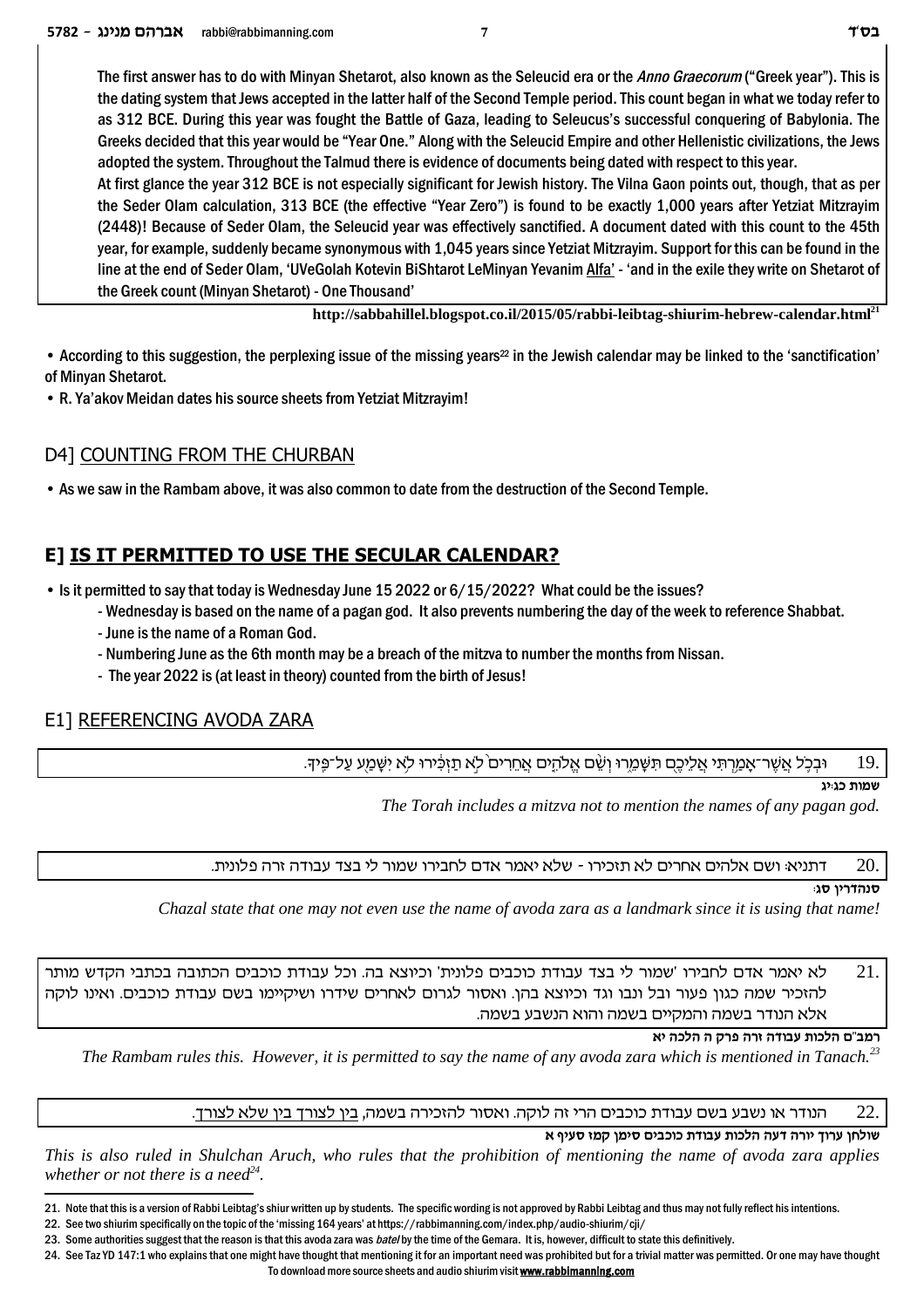• The Maharam Schick<sup>25</sup> was asked about writing the secular date on a tombstone. He argues very strongly that this is a Torah prohibition26 and was also prohibited by his Rav, the Chatam Sofer. However, their arguments are different.

• The Maharam Schick argues that anything that reminds a person of the avoda zara is forbidden to mention. Since the secular year dates from the birth of Jesus, this is totally prohibited.

• However, the Chatam Sofer27 argues that counting from Creation reinforces that God is the Creator of the world and decreed that the Jewish people should have Eretz Yisrael. Using the secular date undermines this. Also, he rules that it is prohibited to number the months according to the secular numbering - see below.

• Some poskim28 argue that using the non-Jewish dating is in breach of the prohibition of chukat hagoyim.

## E2] LENIENT POSITIONS

נשאלתי אודות הכותבים אגרות ומכתבים לחבריהם, וכותבים התאריך למנין הנוצרים, אם יש למחות בידיהם משום .ובחוקותיהם לא תלכו. או אין בזה איסור גמור מן הדין

(א) … אין הדבר ברור כלל שמנין הנוצרים הוא ללידת ישוע הנוצרי יש"ו<sup>23</sup>. שהרי לפי מ"ש רז"ל בסוטה ומז) ובסנהדרין (קוּ), יש"ו היה חי בזמנו של יהושע בן פרחיה, אשר דחאו בשתי ידים. [ואם כי הושמטו דרז"ל אלו מהש"ס מאימת הצנזורא, נדפסו בשלימות בספר קבוצת ההשמטות וקראקא תרנ"ד.) ע"ש]. ותלמידי יהושע בן פרחיה הם יהודה בן טבאי ושמעון בן שטח. ותלמידיהם שמעיה ואבטליון. ותלמידיהם הלל ושמאי נפ"ק דאבות וחגיגה טז) והלל נהג נשיאותו לפני חורבן הבית ק' שנה. ושבת (yoi .... נמצא שהרבה שנים לפני תחלת מספרם כבר מת יש"ו! וכ"כ הראב"ד בס' הקבלה (עמוד נג) .... וכ"כ בס' האשכול (עמוד יח שאותו האיש יש"ו נצלב קל"ה שנה קודם החרבן. ע"ש. והר"י אברבנאל בס' מעיני הישועה כ', שאין אמת במה שאומרים שישו הנוצרי מת מ"ב שנה קודם החורבן. שהרי מצינו בש"ס שיש"ו היה תלמיד ר"י בן פרחיה, אלא קודם החרבן קנ"א שנה יצא מעולמו. והנוצרים אומרים שמת מ"ב שנה קודם החורבן כדי לתלות החרבן בעון הריגתו. ע"כ.

..... ודלא כמ"ש ג"כ הגאון יעב"ץ בהגהותיו לע"ז (יו) דתרי הוו. וע"ש. .... גם צ"ע מההיא דשבת <sub>(קדי</sub>) בעל סטדא בועל פנדירא. בעל פפוס בן יהודה הוא. אמו מרים מגדלא שער נשיא היא ..... ומכאן סמך להאומרים ששני יש"ו היו. ....

ועכ"פ ראיתי לכותבי היסטוריא החילוניים הנמשכים אחר סופרי חכמי אוה"ע שכתבו שישו הנוצרי נולד ד' שנים לפני מנין הנוצרים. וכ"כ באוצר ישראל ח"ה (ערך ישו עמוד רעי). וכ' ומזה ראיה כי מספר השנים שנוהגים הנוצרים אינו למספר שנת לידת ישו הנוצרי. וכ"כ עוד שם (ערך כרונולוגיא עמוד רצא). שמנין הנוצרים הוא למלכות הרומיים ולא ללידת ישו. ע"ש. ....

 $\alpha$ ) איברא דחזי הוית להגאון מהר"ם שיק (חירד סי קעא), שנשאל אודות מי שחקק על מצבה בלעז, וכתב פרט השנה כמו  $\alpha$ שאוה"ע מונים להנוצרי. וע"ז יצא במחאה נמרצה שהרי בית הקברות הוא כחצר השותפים, ואין רשאי להעמיד שם דבר שחבירו מקפיד עליו. ואיך העיזו להעמיד שם מצבה כזו, בלא רצון הגבאים הח"ק. וכ"ז על עצם הדבר ששנו לשון המצבה ללעז, אבל מה שהוסיפו לכתוב מספר השנים כדרך החדשים ג"כ בלשון לעז, זוהי עבירה כפולה ומכופלת שמספר החדשים שלהם אינם מכוונים למספר בני ישראל. גם מה שסיימו במספר השנים למספר הנוצרי, לדעתי זהו איסור דאורייתא דכתיב ושם אלהים אחרים לא תזכירו, ואחז"ל דמכאן שאסור לומר לחבירו המתן לי בצד ע"ז פלונית. וה"נ המונה למספרם עובר על איסור זה, כיון שע"י המנין עולה על זכרונו מחשבת איסור. ע"ש.

אולם לפמש"כ לעיל שאין חשבון זה מכוון ללידתו של אותו האיש, לפ"ד רז"ל, נראה שאין בזה גם משום ושם אלהים אחרים לא תזכירו. ובלא"ה יש להעיר לפמ"ש הר"א ממיץ בס' יראים וסי עה) וז"ל, ונ"ל שאינו אסור להזכיר אלא שם הניתן לאליל לשם אלהות, שנתנו לו שם דמשמע אלהות.... וכיו"ב כ' המרדכי (ספ"ק דע"ז) בשם ראבי"ה, דדוקא בימיהם ששם ע"ז משמע לשון שררות ואלהות, אבל היכא שהקדשים שלהם נקראים בשמות של בנ"א אין קפידא בהזכרתם.....

ולפ"ז הדבר ברור שאין כל איסור בספירת התאריך הלועזי, משום ושם אלהים אחרים לא תזכירו, אף אם היה אמת שהוא .... קשור עם לידתו של אותו האיש

(ה) ... ולעומתו ראיתי בס' כל בו הל' אבילות בח"א (עמוד שפא) שהעלה להקל בזה. והביא שהרמ"א בתשו' (סי נא) כ', בשנת אלף ותקמ"ו בחדש דצמבר למספרם. וכ"כ בשו"ת חות יאיר (סי קפד) בתוך דבריו אלף תכ"ח למספרם. וכן מהר"י יוזפא בס' יוסף אומץ כ', אלף ותקפ"ג למספרם. וכן הגרעק"א באיגרות סופרים כ', חמש ספטמבר אלף שמונה מאות שלושים ואחת למספרם. וכן בשו"ת חת"ס ח"א מאה"ע (סי' מג) כ' כן כמה פעמים. ע"כ. .... וגם אנכי הרואה בכמה מעשה ב"ד שבחו"ל .שכותבים התאריך הלועזי המתאים ליום וחדש ושנת התאריך העברי. ולכן העיקר לדינא שאין בזה שום איסור מן הדין והמקילים בזה יש להם ע"מ שיסמוכו. אולם מהיות טוב אל תקרי רע, וכל שאין צורך גדול, יש לכתוב החדשים והשנים למספר בני ישראל. ובפרט פה בארצנו הקדושה. וכשיש צורך בדבר טוב לכתוב מלבד למספרם גם לבריאת עולם. ...

**h oniq drc dxei - b wlg xne` riai z"ey**

that an unnecessary reference was prohibited but where there was a practical need (eg to give directions). and it is clearly not for pagan purposes, it would be permitted. The halacha therefore clarifies that ALL such cases are prohibited!

<sup>25.</sup> YD 171. R. Moshe Schick (d.1879, Hungary)

<sup>26.</sup> Similarly stringent rulings are issued by other poskim - see Sefer Get Pashut 127:30, Hillel Omer YD 62, Yayin Hatov OC 8, Be'er Moshe 8:18. Pri Hasade 1:3, Sharei Tzedek YD 199, Az Nedberu 12:38.

<sup>27.</sup> Derashot Chatam Sofer II p315.

<sup>28.</sup> See Chemdat Tzvi 4:33. However, R. Ovadia Yosef (below) rejects this on the basis that most poskim rule that *chukat hagoyim* does not apply if there is a logical reason why the non-Jews have a certain practice. Since there is a reason why the non-Jews count the years the way they do, Jews would not be restricted from doing so.

<sup>29.</sup> It is not clear that Yeshu is actually his real name, which may have been Yeshua (as the Rambam writes in Hilchot Melachim 11:4) or Yehoshua. You could be an acronym for *yemach shemo vezichrono* or a gematria (316) of m'exr or w'ixe. Maharil also writes that *notzri* is also a reference to his being created not divine.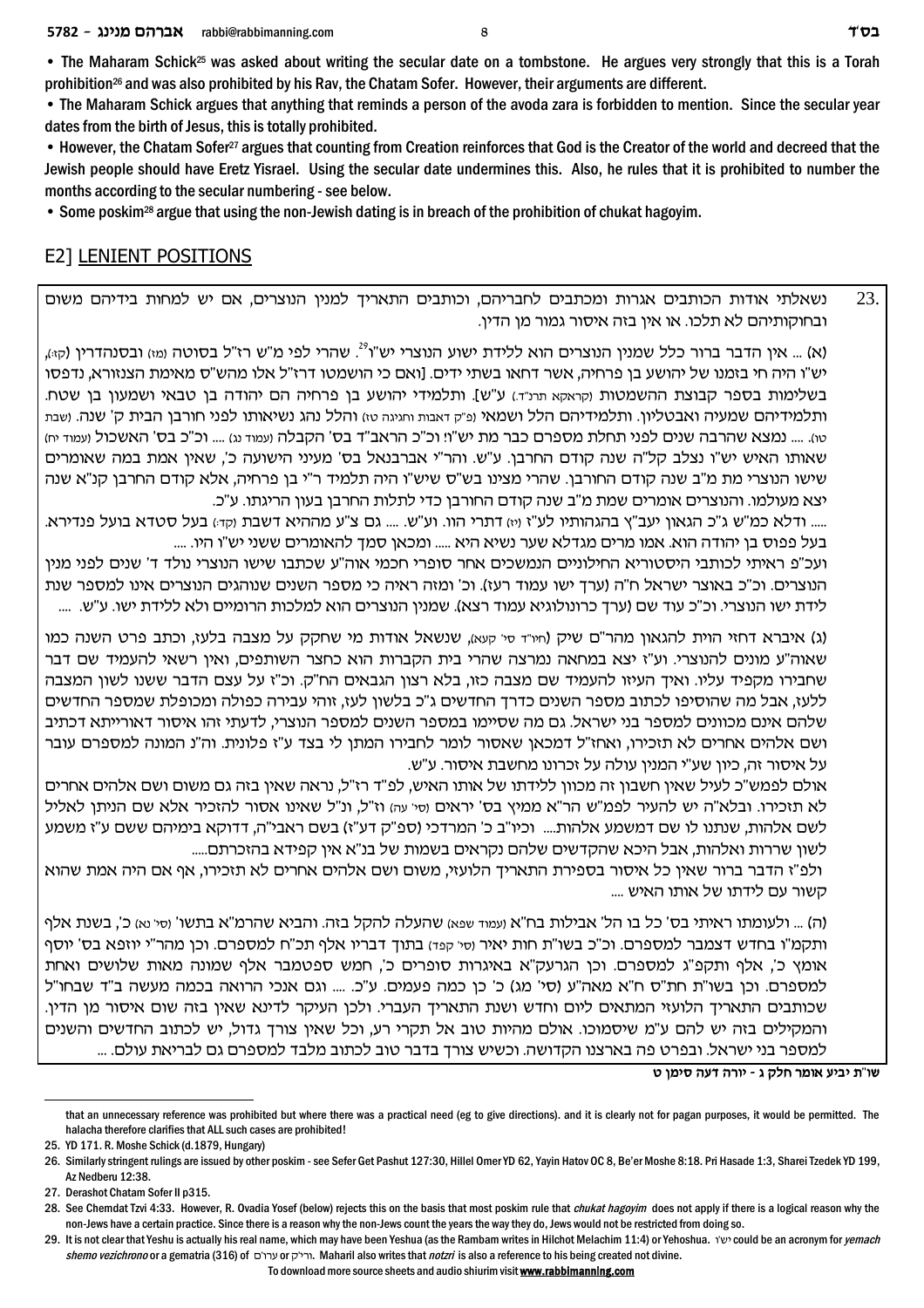*R. Ovadia Yosef rules that it is permitted to write the secular year, although preferable to use the Jewish calendar especially in Israel. Among his arguments are: (i) The 'real' Jesus lived 150 years earlier than the Christian Jesus<sup>30</sup> (or maybe there were two)<sup>31</sup>; (ii) even the birth of the Christian Jesus was 4 BCE so the count is not really from his birth.*

• R. Yosef's argument that the secular day is actually unconnected with Yeshu HaNotzri is rejected by some other poskim<sup>32</sup>. They rule that the prohibition is to make people think of the avoda zara, even if the connection is indirect, and the secular year does this.

• R. Eliezer Waldenberg<sup>33</sup> rejects this stringency and explains that the prohibition is to mention the name of the avoda zara, not to cause others to think of it34. One is not responsible, in this context, for the thoughts of others and as long as one does not mention the avoda zara, or something related to it, there is no prohibition. Additionally, most people are not reminded of Yeshu Hanotzri when told the secular date.

• R. Waldenberg also distinguishes between using secular dates in the context of business and using them in the ritual context of a tombstone. In a cemetery our behavior should unite the Jewish people and focus on the spiritual, so the Maharam Schick was opposed to using secular dates. In business, however, where there is room for the mundane, we may use secular dates. Even so, he suggests that when dealing with internal matters (letters between Jews) we should be careful to use the Jewish date. Furthermore, he suggests, even when writing documents that require the secular date, one should try to also include the Jewish date.

• Another leniency quote above by R. Yosef is the position of the Yere'im<sup>35</sup>. He rules that the prohibition to mention avoda zara is only when the name is used to suggest divinity. A personal or secular name which does not suggest lordship or divinity is permitted. According to the Yere'im one may say the name Jesus since this does not imply any divine character.<sup>36</sup>

ede`yry it lr s` zeheicd my la` zewl` myl dl ozipy my `l` xeq` oi`y n"`x azk d"tq n"bd l"f .**'ek mibg my** (b) 24. oke .aezkd citwd zedl` mya 'ek *midl` mye* aizkc xzen jk myl el ozip `l mbe zepc`e zedl` ea oi` myd dfay oeik .del` תנן (פ"ז ה) אלו כו' קלנדא סטרנורא וקרטסים שאלו שמות הדיוטות הן. ובכמה מקומות הוזכר אותו האיש ותלמידיו בש"ס כו' וכ"כ המרדכי.

**באור הגר"א יורה דעה סימן קמז ס"ק ג** 

*This position is ruled by the Gra - any name which was used of idolatry but is now secularized is permitted<sup>37</sup> .* 

35. Yere'im 75 by R. Eliezer of Metz (12C Germany).

https://www.yutorah.org/lectures/lecture.cfm/869637.

https://seforimblog.com/2011/05/satmar-from-as-seen-by-insider-review/#:~:text=He%20writes%3A%20%E2%80%9CThe%20Rebbe%20never,%E2%80%9CSakmar%E2%8 0%9D%20is%20used%20instead. See also https://www.yutorah.org/lectures/lecture.cfm/869637

<sup>30.</sup> See R. Aryeh Lebowitz - https://www.yutorah.org/lectures/lecture.cfm/735743/rabbi-aryeh-lebowitz/using-the-secular-calendar/. He writes that Ravad (*Sefer Hakabala* p53) notes the contradiction between the historical and Talmudic account, and strongly stands by the accuracy of the Talmudic tradition. Abarbanel (*Sefer Ma'yanei Hayeshua*) suggests that the Christians falsified the true dates in order to make it appear as if the destruction of the *Beit Hamikdash* occurred soon after Jesus' death, thereby implying that the destruction of the Beit Hamikdash was a punishment for killing Jesus.

<sup>31.</sup> R. Lebowitz writes as follows concerning the "second Jesus" theory. *Seder Hadorot* suggests that there were two people named Jesus who were both killed. The Talmudic account mentioned above refers to a different Jesus than the one who has been deified by so many people. Rabbi Ya'akov Emden (commentary to Avoda Zara 17a) also believes that there must have been a second Jesus. In fact, there are a number of sources that point to the possibility of a second Jesus: (i) Tosafot Sanhedrin 37b point out that the Sanhedrin had stopped judging cases involving capital punishment forty years before the destruction of the Beit Hamikdash, except when it was absolutely necessary "like that [well known] incident". Presumably, Tosafot are referring to the execution of Jesus. The underlying assumption of Tosafot is that Jesus was killed within the last forty years prior to the destruction of the Beit Hamikdash. Tosafot do not raise the issue of the strong Talmudic evidence that Jesus was killed many years earlier, presumably because they assume that there were two men named Jesus, both of whom were killed. The Gemara (*chesronot hashas*) very clearly states that the Jewish *Sanhedrin* killed Jesus. If this *gemara* refers to the same Jesus, it is most curious that all historical accounts of the death of Jesus claim that the Romans in fact killed him. If the non-Jews changed the date of his death in historical accounts to incriminate the Jews, why would they claim that the Romans killed him, and not the Jews? It would therefore seem that there must have been another Jesus, many years before his more famous namesake, who was killed by the Jews.

<sup>32.</sup> See Beer Moshe ibid. This is also the view of R. Nosson Gestetner printed in Tzitz Eliezer 9:14)

<sup>33.</sup> Tzitz Eliezer 13:14.

<sup>34.</sup> Not all poskim agree - see Shu't Beit Yitzchak YD 1:152 who rules that the prohibition of 'zechira' for avoda zara includes thoughts.

<sup>36.</sup> R. Ezriel Hildersheimer (Shu't YD 180) writes, that according to the Yere'im, one would not be able to say 'Christ', since this definitely suggests a "divine status." The word christos does not actually mean god but simply 'anointed one'. R. Herschel Schachter recommends not to say it. See also Hagahot Maimoniot Avodat Kochavim 5:3; Chavot Yair Teshuva 1:1 Hasaga 11-12; Biur Hagra 147:3; Mishne Halachot 9:169. According to many poskim this also applied to saying the word Christmas or even Xmas (where the X is known as the Labarum" or "Chi-Rho", from the Greek letter Chi, representing Christ). On this basis, it may be worse to use the word X-mas since is has specific religious meaning, while the word Christmas is now secular. Chazal repeatedly use the name 'Jesus' - see uncensored versions of Sanhedrin 43, 67, 105, 107, Avoda Zara 27, Yerushalmi Berachot 5:1. See also Rambam Hilchot Melachim Chap 11. However, R. Hildersheimer argues that no proof can be brought from these since there was never any prohibition to write the names, rather to say them. This is also the position of the Minchat Chinuch (86). R. Hildersheimer and other poskim rule that, even though it is halachically permitted to say Jesus, the minhag is to use a nickname, such as Oto Ish, Yoshke, or Yoshke Pandere etc. (Chazal (Avoda Zara 45a) rule that one may make a mockery of avoda zara, especially of its name.) There are also authorities who rule that it is permissible to mention the name of a foreign deity when it is for a constructive purpose - see Meiri to Sanhedrin 63b.

<sup>37.</sup> On that basis one can refer to any previously religious name which is now in common parlance eg 'the Apollo program', 'San Diego', 'Santa Monica' (although some people apparently call is Simcha Monica!). This would also apply to names of days, months etc. What about the town (or the college) Christchurch? (The story is told that when the newly elected Rav's postcard reached his family back home in Poland, with his greetings from his new community in Christchurch, they all sat shivah!). Mumbai is named for a Hindu god, and many people there are more likely to connect this to the religious idea than in New Zealand. In fact the city was renamed a short time ago specifically to relate to the avoda zara and there is a temple in the city with this avoda zara in it! As such, it may indeed be problematic to say the name Mumbai. There is a myth that the town Satmar was named for Saint Mary. Actually, 'Satmar' is a combination of the Latin word *sattu*, meaning village, and the Romanian word *mare* meaning large. Nevertheless, the Satmar Rebbe never pronounced the name Satmar, since it is associated with avoda zara. Instead he would say 'Sakmar'. This is also a similar issue concerning the pronunciation of Sans/Tzanz. See: http://www.yutorah.org/lectures/lecture.cfm/729907/Rabbi\_Aryeh\_Lebowitz/'Mumbai'\_-\_May\_We\_Say\_the\_Word) and